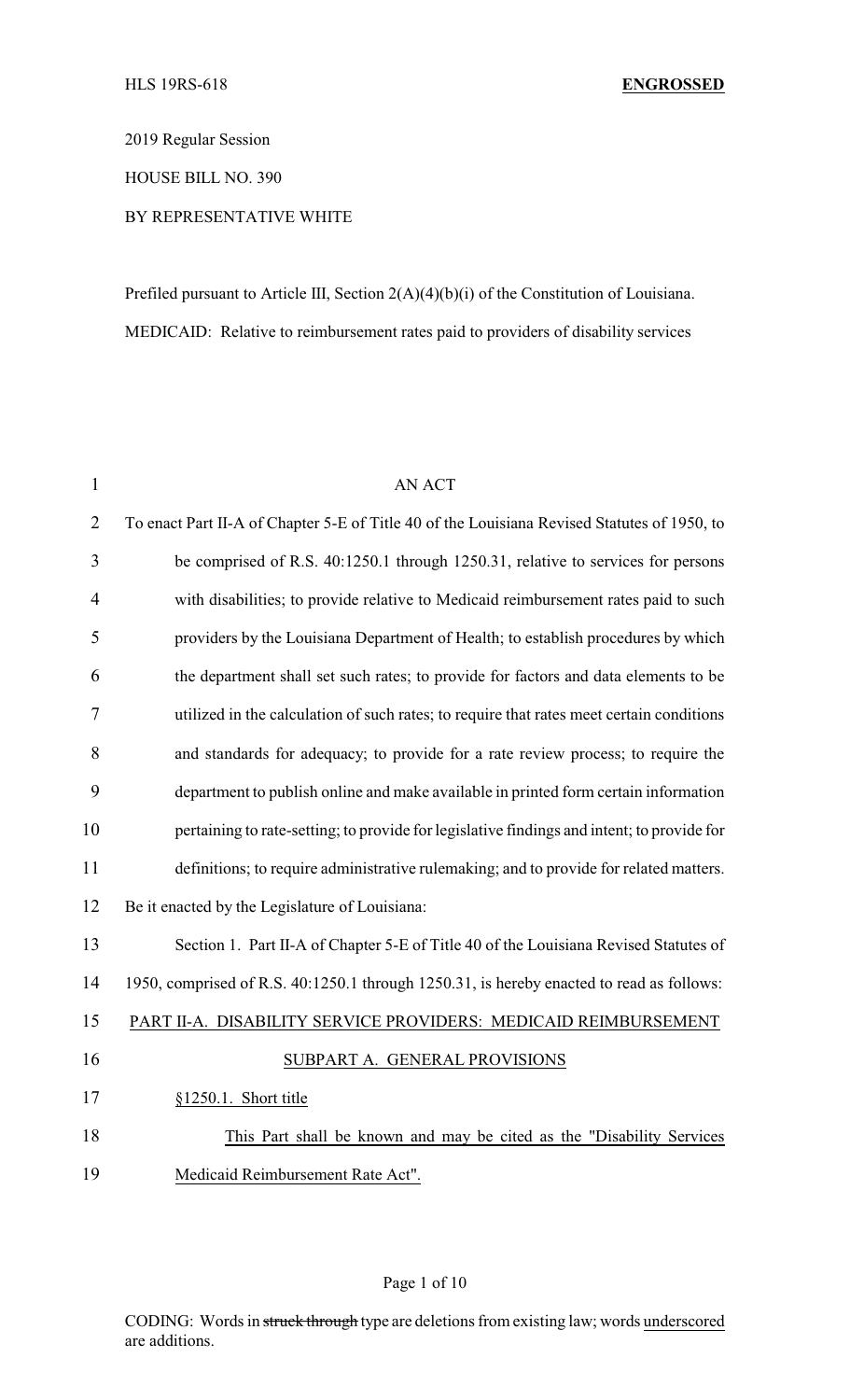| $\mathbf{1}$   | §1250.2. Legislative findings; declaration                                                |  |
|----------------|-------------------------------------------------------------------------------------------|--|
| $\overline{2}$ | A. The legislature hereby finds all of the following:                                     |  |
| 3              | (1) Access to quality services for persons with developmental, intellectual,              |  |
| 4              | adult-onset, or physical disabilities furnished by private providers is essential for the |  |
| 5              | health, safety, and well being of those persons.                                          |  |
| 6              | Reliable and sufficient Medicaid reimbursement rates for private<br>(2)                   |  |
| 7              | providers are necessary to create and maintain a sustainable statewide system of          |  |
| 8              | services for eligible individuals with disabilities.                                      |  |
| 9              | (3) A statewide system of services is sustainable only if reimbursement rates             |  |
| 10             | are sufficient to enlist providers in numbers great enough to allow eligible              |  |
| 11             | individuals a choice among different providers who are capable of delivering quality      |  |
| 12             | services that will meet the assessed needs of those individuals in a timely manner.       |  |
| 13             | B. The legislature hereby declares that this state must take steps to foster and          |  |
| 14             | maintain a robust network that attracts and retains quality providers which are           |  |
| 15             | capable of maintaining a stable workforce and are sufficient in number to allow for       |  |
| 16             | meaningful choices among providers by individuals eligible to receive disability          |  |
| 17             | services.                                                                                 |  |
| 18             | $§1250.3$ . Purposes                                                                      |  |
| 19             | The purposes of this Part are to provide for a reliable legal framework to                |  |
| 20             | guide the Louisiana Department of Health, or any successor state Medicaid agency,         |  |
| 21             | in setting reimbursement rates for providers of disability services for persons with      |  |
| 22             | developmental, intellectual, adult-onset, or physical disabilities.                       |  |
| 23             | §1250.4. Definitions                                                                      |  |
| 24             | As used in this Part, the following terms have the meaning ascribed to them               |  |
| 25             | in this Section:                                                                          |  |
| 26             | (1) "Department" means the Louisiana Department of Health.                                |  |
| 27             | "Direct service worker" means an individual who works directly with a<br>(2)              |  |
| 28             | person with a developmental, intellectual, adult-onset, or physical disability to         |  |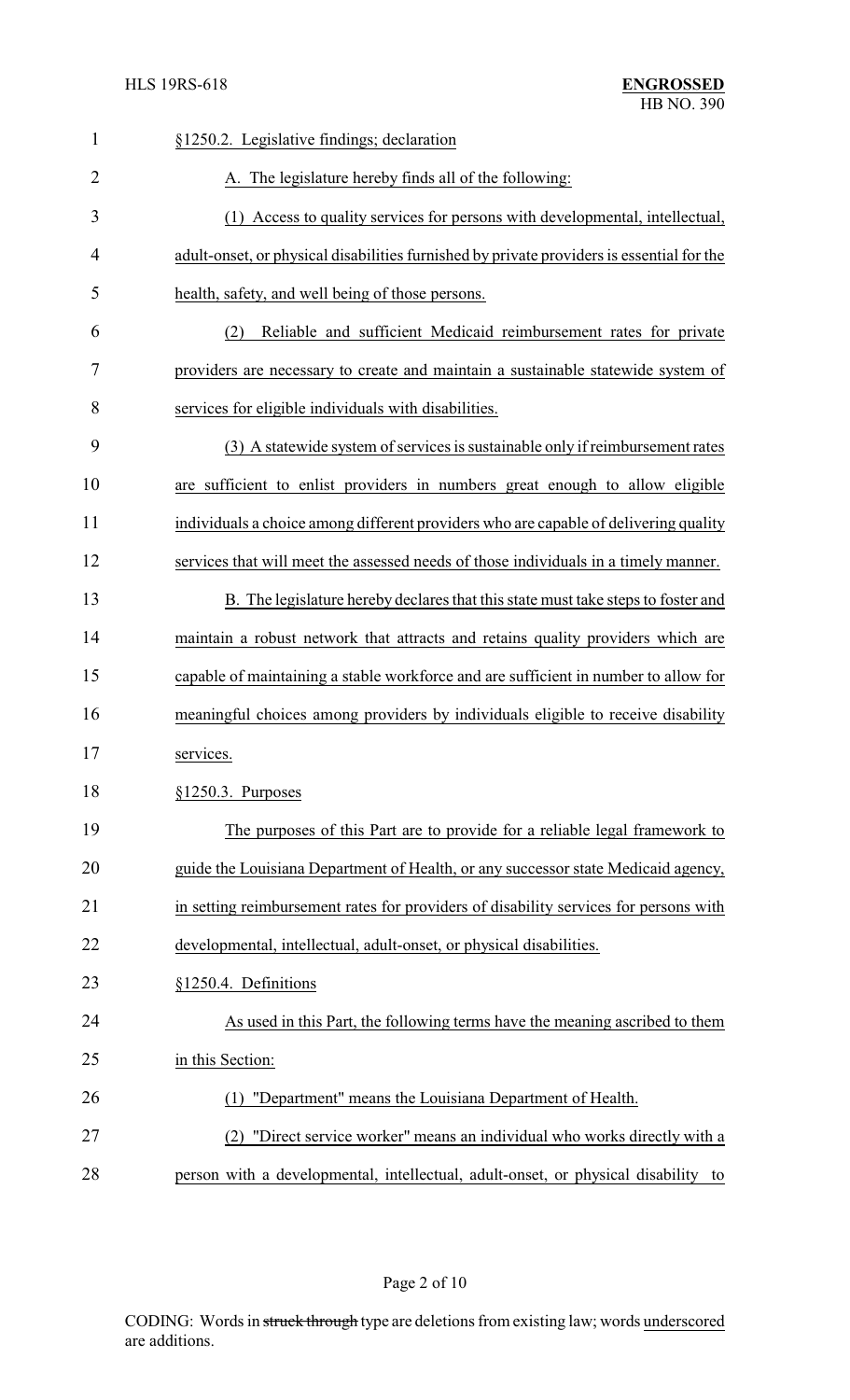| $\mathbf{1}$   | provide a service or a component of a service as an employee or independent              |  |  |
|----------------|------------------------------------------------------------------------------------------|--|--|
| $\overline{2}$ | contractor of a provider.                                                                |  |  |
| 3              | (3) "Methodology" means the aggregate of methods, principles, assumptions,               |  |  |
| 4              | variables, factors, and procedures used to determine a reimbursement rate.               |  |  |
| 5              | (4) "Person-centered planning process" means a process of planning with a                |  |  |
| 6              | recipient for the identification of needs and coordination and delivery of services that |  |  |
| 7              | reflect the personal preferences of the recipient.                                       |  |  |
| 8              | (5) "Provider" means a person, public agency, nonprofit corporation, or a                |  |  |
| 9              | for-profit business entity that provides services under a contract or other agreement    |  |  |
| 10             | with the department.                                                                     |  |  |
| 11             | "Rate" means the amount of money per unit of time for a Medicaid<br>(6)                  |  |  |
| 12             | service performed or the amount of money for a Medicaid service performed for a          |  |  |
| 13             | flat fee, such as a per diem.                                                            |  |  |
| 14             | "Rebasing" means using cost report information to adjust Medicaid<br>(7)                 |  |  |
| 15             | reimbursement rates to the level dictated by the Medicaid reimbursement                  |  |  |
| 16             | methodology for each covered service.                                                    |  |  |
| 17             | (8) "Recipient" means a Medicaid-eligible person with a developmental,                   |  |  |
| 18             | intellectual, adult-onset, or physical disability receiving services from the department |  |  |
| 19             | or a provider.                                                                           |  |  |
| 20             | (9) "Reimbursement" means payment for a Medicaid service in accordance                   |  |  |
| 21             | with a specified rate.                                                                   |  |  |
| 22             | "Restructure" means any alteration in the methodology used to<br>(10)                    |  |  |
| 23             | determine a rate.                                                                        |  |  |
| 24             | (11) "Service" means a home- or community-based service, intermediate                    |  |  |
| 25             | care facility service, or support coordination service provided to a recipient by a      |  |  |
| 26             | provider under a contract or other agreement with the department.                        |  |  |
| 27             | "Service plan" means a plan resulting from the person-centered<br>(12)                   |  |  |
| 28             | planning process for the delivery and coordination of specific Medicaid services         |  |  |
| 29             | authorized for a recipient.                                                              |  |  |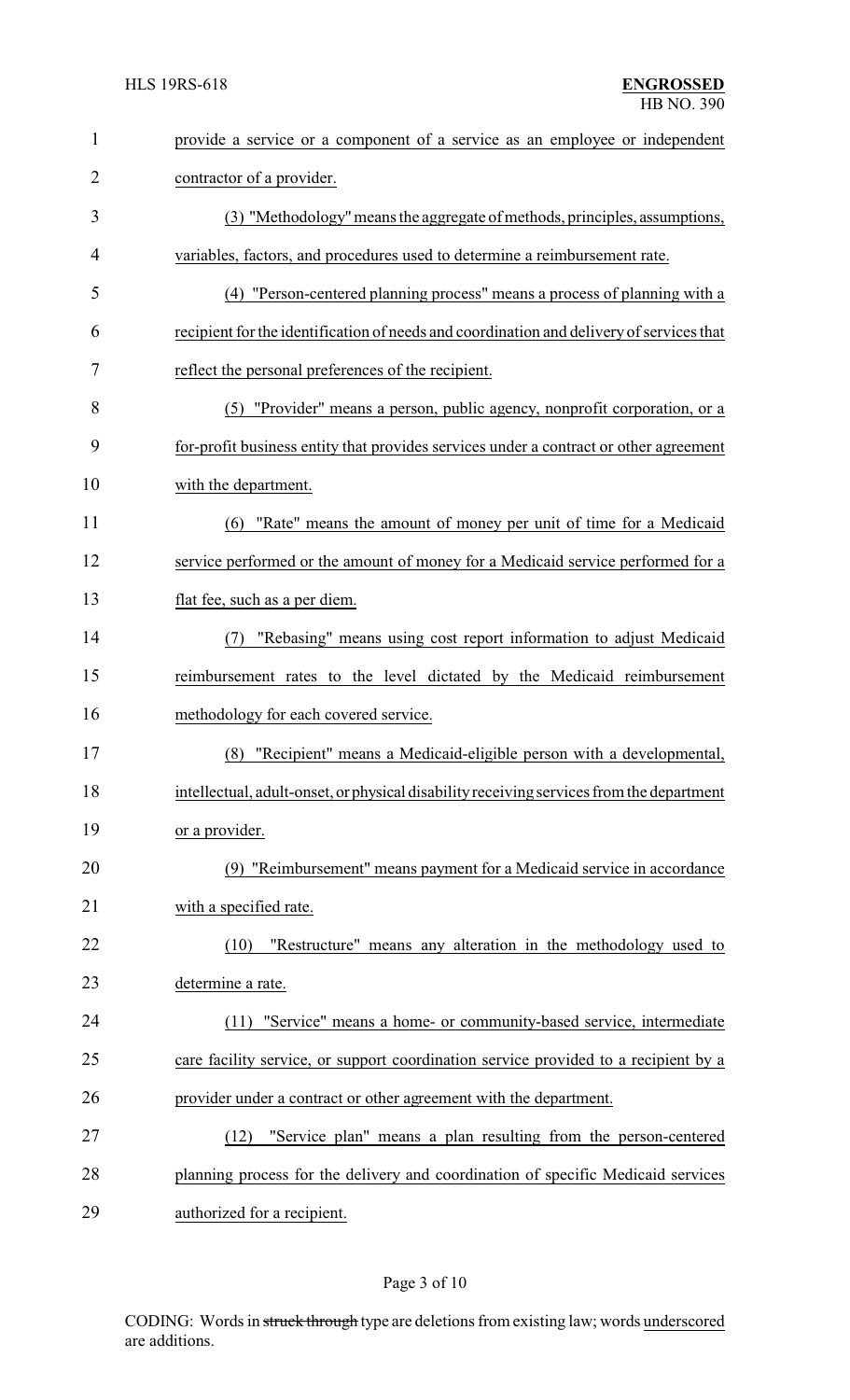| $\mathbf{1}$   | "Staff-to-recipient ratio" means a ratio reflecting the number of direct<br>(13)     |  |  |
|----------------|--------------------------------------------------------------------------------------|--|--|
| $\overline{2}$ | service workers designated to provide a Medicaid service for one or more recipients. |  |  |
| 3              | (14) "Stakeholder" means a recipient, a parent or guardian of a recipient, any       |  |  |
| $\overline{4}$ | provider, and any association or organization representing or advocating on behalf   |  |  |
| 5              | of providers, recipients, or parents or guardians of recipients.                     |  |  |
| 6              | SUBPART B. RATE DESIGN AND METHODOLOGY                                               |  |  |
| 7              | §1250.11. Rate design                                                                |  |  |
| 8              | The department shall design all rate-setting processes and methodologies to          |  |  |
| 9              | ensure that recipients have adequate access to services that satisfy all applicable  |  |  |
| 10             | standards and requirements of federal and state law for efficiency, economy, and     |  |  |
| 11             | quality of care. Such rate-setting processes and methodologies shall comply with the |  |  |
| 12             | procedures, standards, and requirements provided in this Part.                       |  |  |
| 13             | §1250.12. Rate methodology                                                           |  |  |
| 14             | A. The department shall establish all new rates or changes to rates by a             |  |  |
| 15             | methodology that specifies and describes all factors, procedures, methods, and data  |  |  |
| 16             | used or considered in developing the respective rates, including but not limited to  |  |  |
| 17             | sources and methods of data collection, staff-to-recipient ratios, standards of      |  |  |
| 18             | reliability, formulas, calculations, assumptions, and variables.                     |  |  |
| 19             | B. The department shall design the methodology to ensure that all rates meet         |  |  |
| 20             | the sufficiency standards provided in R.S. 40:1250.14.                               |  |  |
| 21             | C. All data used or relied on in the methodology shall be reliable in                |  |  |
| 22             | accordance with standard principles of data reliability.                             |  |  |
| 23             | D. The department shall ensure that its methodology results in rates that            |  |  |
| 24             | satisfy all of the following conditions:                                             |  |  |
| 25             | (1) The rates allow for all recipients to have a choice of quality providers for     |  |  |
| 26             | each service offered.                                                                |  |  |
| 27             | The rates allow all recipients to access services in a timely manner.                |  |  |
| 28             | The rates can be incorporated consistently in fee-for-service Medicaid,<br>(3)       |  |  |
| 29             | Medicaid 1915(c) waivers, and Medicaid managed care programs.                        |  |  |

Page 4 of 10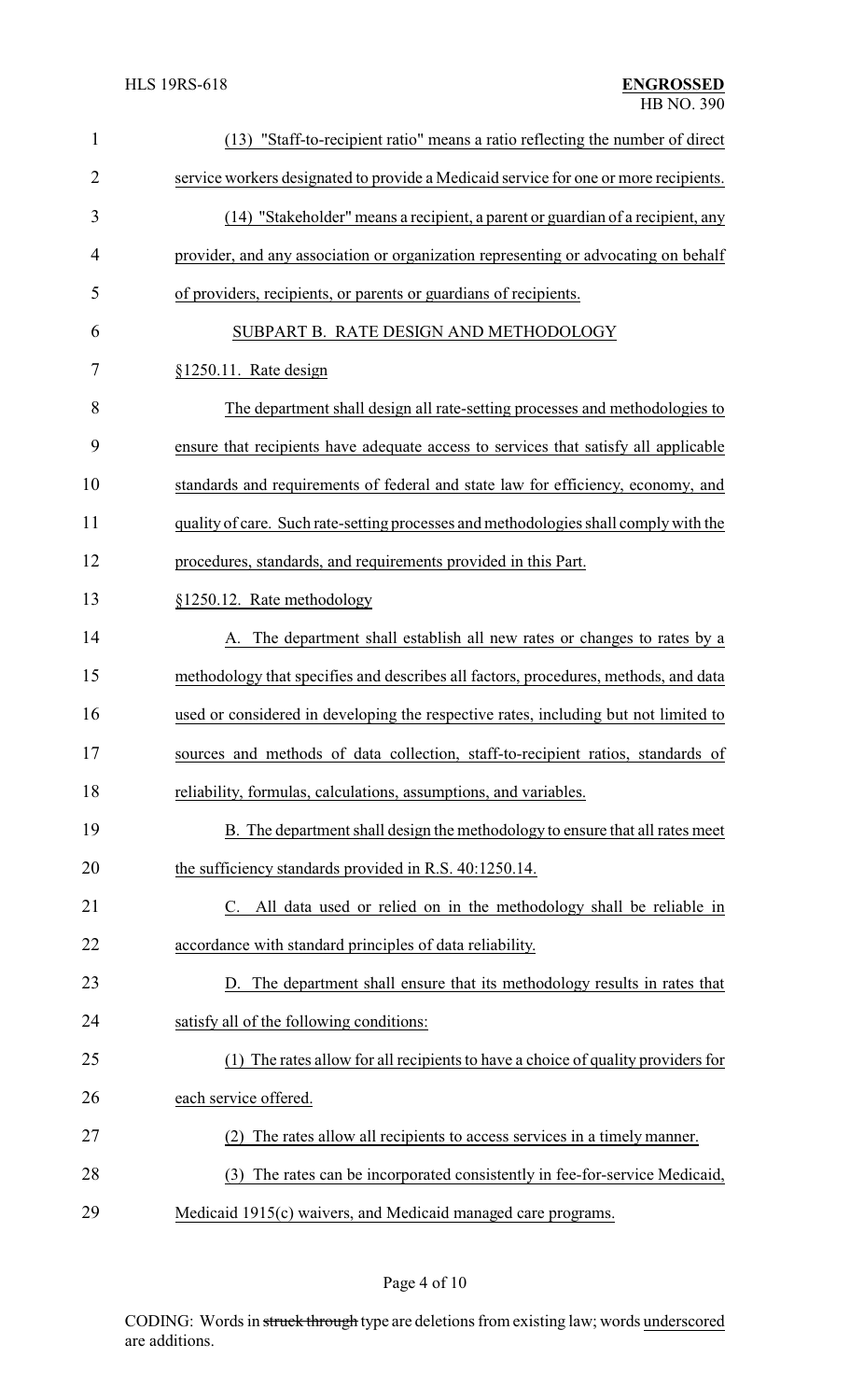| 1              | E. The department shall consider payment structures that ensure quality and            |  |  |
|----------------|----------------------------------------------------------------------------------------|--|--|
| $\overline{2}$ | value and improve adequacy, access, and sufficiency.                                   |  |  |
| 3              | F. In connection with its design and implementation of the rate methodology            |  |  |
| 4              | required in this Section, the department shall develop a reporting system that         |  |  |
| 5              | disaggregates data by geography and demography and features specific information       |  |  |
| 6              | on access to services for population subgroups including, without limitation, people   |  |  |
| 7              | with developmental, intellectual, adult-onset, or physical disabilities.               |  |  |
| 8              | §1250.13. Cost data; requirements                                                      |  |  |
| 9              | All rates shall be set based on reliable data of the actual or reasonably              |  |  |
| 10             | estimated costs of providing the service to be reimbursed. Such costs shall include,   |  |  |
| 11             | as applicable to the rate, all employee wages, benefits, qualifications, and training  |  |  |
| 12             | costs; staff-to-recipient ratios; equipment and vehicle costs; and costs of operating, |  |  |
| 13             | maintaining, and managing a residential setting including taxes, administrative costs, |  |  |
| 14             | and overhead costs, but excluding unreimbursed room and board costs.                   |  |  |
| 15             | §1250.14. Rate uniformity                                                              |  |  |
| 16             | Rates for similar services and supports shall be uniform in order to ensure            |  |  |
| 17             | that all providers receive the same rate for the same service for individuals with the |  |  |
| 18             | same or similar needs, subject to reasonable adjustments for documented geographic     |  |  |
| 19             | variations in cost data.                                                               |  |  |
| 20             | §1250.15. Rate implementation; conditions                                              |  |  |
| 21             | Implementation of any new Medicaid reimbursement methodology as defined                |  |  |
| 22             | in this Part shall be contingent upon approval by the Centers for Medicare and         |  |  |
| 23             | Medicaid Services and the Joint Legislative Committee on the Budget. Additionally,     |  |  |
| 24             | the department shall not implement any new Medicaid reimbursement rate developed       |  |  |
| 25             | pursuant to the provisions of this Part unless the legislature makes a specific        |  |  |
| 26             | appropriation for such purpose.                                                        |  |  |
| 27             | SUBPART C. MONITORING AND RATE ADJUSTMENT                                              |  |  |
|                |                                                                                        |  |  |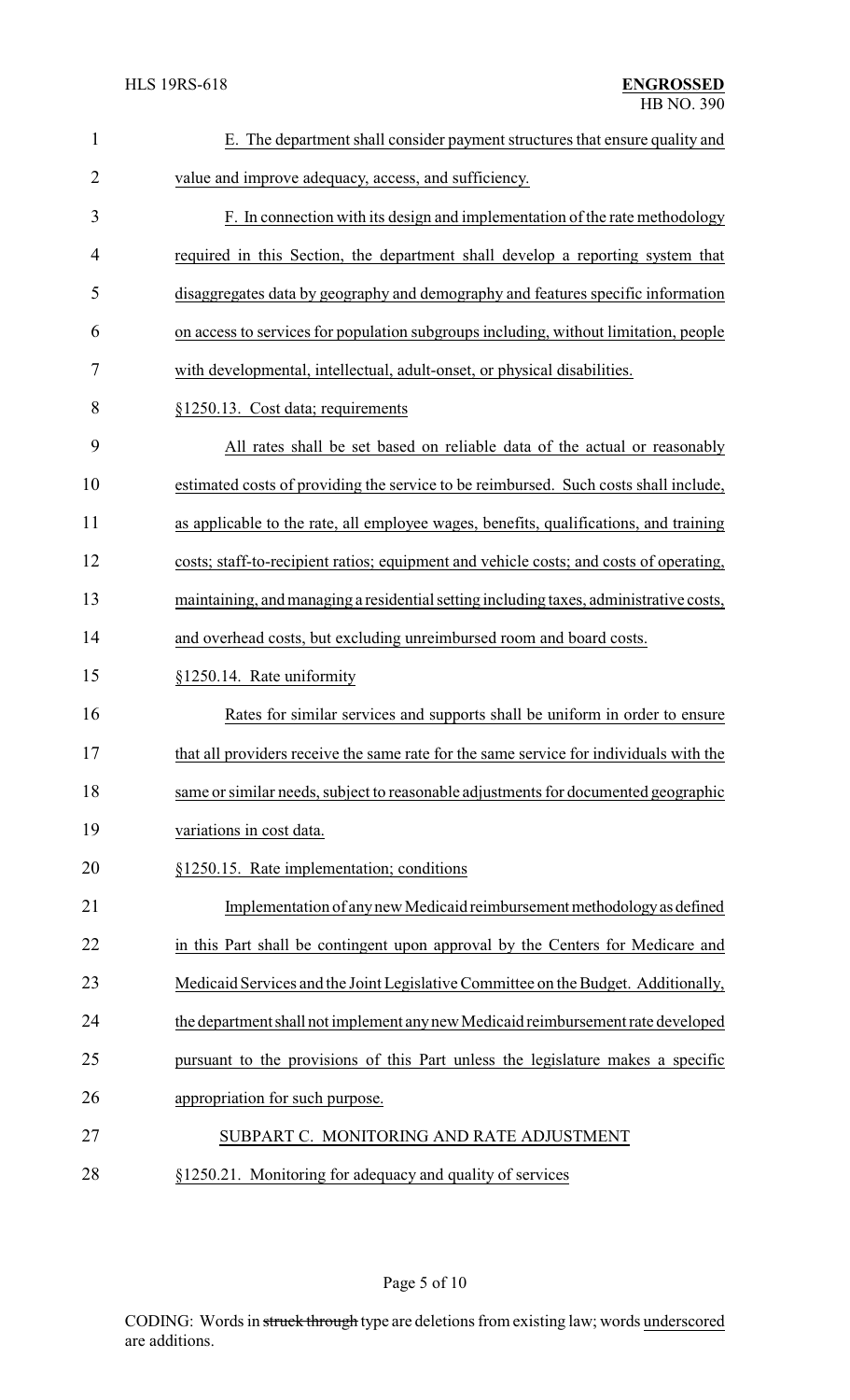| $\mathbf{1}$   | The department shall maintain reliable data in a form that permits                            |  |  |
|----------------|-----------------------------------------------------------------------------------------------|--|--|
| $\overline{2}$ | ongoing monitoring of trending factors that may affect the sufficiency of rates. Such         |  |  |
| 3              | factors may include, without limitation, trends in cost of living and other economic          |  |  |
| $\overline{4}$ | indexes, wage rates, and changes in regulatory and policy requirements affecting              |  |  |
| 5              | provider costs.                                                                               |  |  |
| 6              | B. The department may require reasonable, periodic financial reports from                     |  |  |
| 7              | providers as needed to ensure the availability of reliable cost data. The department          |  |  |
| 8              | shall consult and collaborate with providers to develop reasonable financial reporting        |  |  |
| 9              | requirements.                                                                                 |  |  |
| 10             | §1250.22. Annual review of rates                                                              |  |  |
| 11             | The department may conduct annual reviews of all rates by service category                    |  |  |
| 12             | and shall make a determination of the level of sufficiency of each rate based on a            |  |  |
| 13             | review of all pertinent data.                                                                 |  |  |
| 14             | SUBPART D. RULEMAKING                                                                         |  |  |
| 15             | §1250.31. Administrative rulemaking; limitation on emergency rules                            |  |  |
| 16             | The department shall promulgate all such rules in accordance with the                         |  |  |
| 17             | Administrative Procedure Act as are necessary to implement the provisions of this             |  |  |
| 18             | Part.                                                                                         |  |  |
| 19             | B. Except in cases in which the conditions for adoption of an emergency rule                  |  |  |
| 20             | provided in R.S. $49:953(B)(1)(a)$ are satisfied, the department shall promulgate all         |  |  |
| 21             | rules for implementation of the provisions of this Part through the notice process            |  |  |
| 22             | provided for in R.S. $49:953(A)$ .                                                            |  |  |
| 23             | Section 2.(A) The Louisiana Department of Health shall provide a written report               |  |  |
| 24             | concerning disability service provider rates to the House Committee on Appropriations, the    |  |  |
| 25             | Senate Committee on Finance, and the legislative committees on health and welfare no later    |  |  |
| 26             | than forty-five days prior to the convening of the 2020 Regular Session of the Legislature    |  |  |
| 27             | of Louisiana. The report shall include, without limitation, all of the following information: |  |  |
| 28             | Any changes within the previous twelve months to the Medicaid rate<br>(1)                     |  |  |
| 29             | methodology for services provided for in Part II-A of Chapter 5-E of Title 40 of the          |  |  |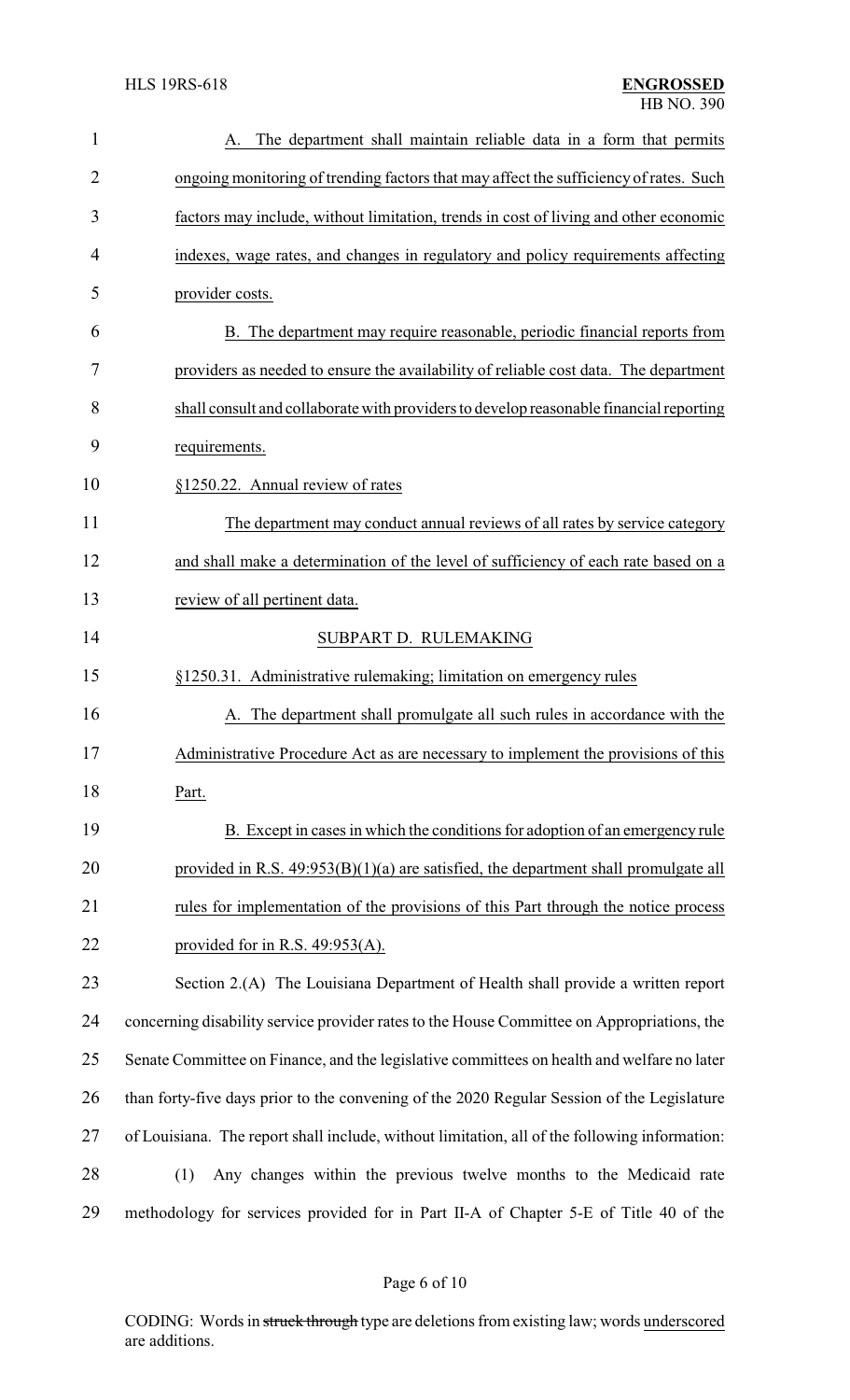1 Louisiana Revised Statutes of 1950, as enacted by Section 1 of this Act, and the current 2 Medicaid rates for those services.

3 (2) The date of the last rebasing of Medicaid rates for intermediate care facilities for 4 people with developmental disabilities and any future dates on which those rates are due to 5 be rebased.

 (3) The amount of funding that would be required for an annual adjustment, based on the inflation index, to the Medicaid rates for services provided for in Part II-A of Chapter 5-E of Title 40 of the Louisiana Revised Statutes of 1950, as enacted by Section 1 of this 9 Act.

 (4) The health market basket inflation index used in calculating the amount of funding that would be needed for an annual adjustment of Medicaid rates for services provided for in Part II-A of Chapter 5-E of Title 40 of the Louisiana Revised Statutes of 1950, as enacted by Section 1 of this Act.

14 (5) Any proposed changes to the methodology for determining Medicaid rates for

15 services provided for in Part II-A of Chapter 5-E of Title 40 of the Louisiana Revised

16 Statutes of 1950, as enacted by Section 1 of this Act.

17 (B) Upon request of any legislative committee identified in this Section, the

18 secretary of the Louisiana Department of Health or his designee shall appear in person

19 before the committee to present the report required by this Section.

## DIGEST

The digest printed below was prepared by House Legislative Services. It constitutes no part of the legislative instrument. The keyword, one-liner, abstract, and digest do not constitute part of the law or proof or indicia of legislative intent. [R.S. 1:13(B) and 24:177(E)]

| HB 390 Engrossed | 2019 Regular Session | White |
|------------------|----------------------|-------|
|------------------|----------------------|-------|

**Abstract:** Requires the La. Department of Health to develop Medicaid reimbursement rates paid to providers of disability services according to certain guidelines.

Proposed law provides that its purpose is to provide for a reliable legal framework to guide the La. Department of Health (LDH) in setting reimbursement rates for providers of disability services for persons with developmental, intellectual, adult-onset, or physical disabilities.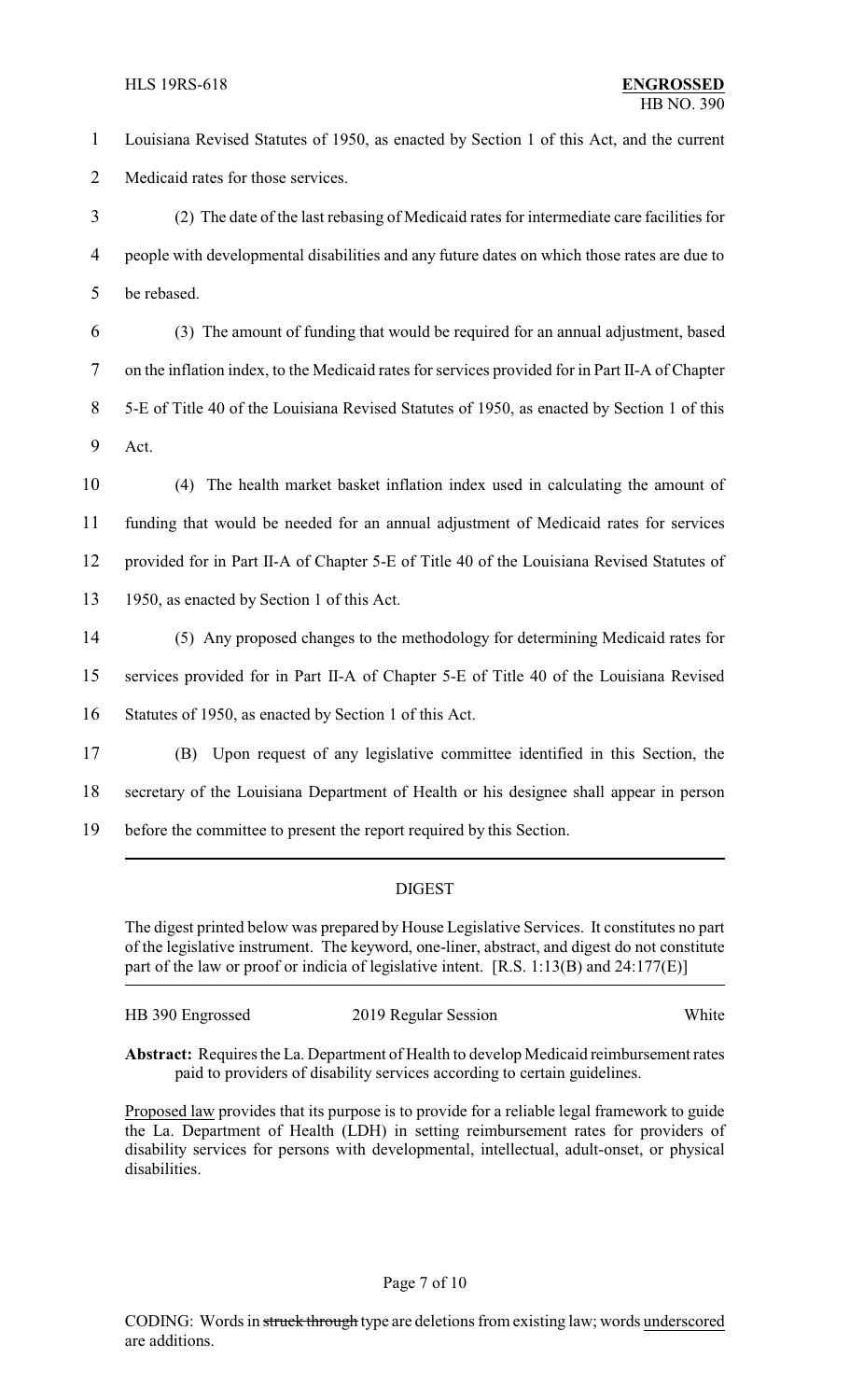Proposed law requires LDH to design all processes and methodologies for setting Medicaid reimbursement rates for providers of disability services to ensure that service recipients have adequate access to services that satisfy all applicable standards and requirements of federal and state law for efficiency, economy, and quality of care.

Proposed law requires LDH to establish all new rates or changes to rates by a methodology that specifies and describes all factors, procedures, methods, and data used or considered in developing the respective rates, including but not limited to sources and methods of data collection, staff-to-recipient ratios, standards of reliability, formulas, calculations, assumptions, and variables. Stipulates that all data used or relied on in the methodology shall be reliable in accordance with standard principles of data reliability.

Proposed law requires LDH to ensure that its methodology results in rates that satisfy all of the following conditions:

- (1) The rates allow for all recipients to have a choice of quality providers for each service offered.
- (2) The rates allow all recipients to access services in a timely manner.
- (3) The rates can be incorporated consistently in fee-for-service Medicaid, Medicaid 1915(c) waivers, and Medicaid managed care programs.

Proposed law requires LDH to consider payment structures that ensure quality and value and improve adequacy, access, and sufficiency.

Proposed law provides that in connection with its design and implementation of the rate methodology required in proposed law, LDH shall develop a reporting system that disaggregates data by geography and demography and features specific information on access to services for population subgroups including, without limitation, people with developmental, intellectual, adult-onset, or physical disabilities.

Proposed law requires all rates to be set based on reliable data of the actual or reasonably estimated costs of providing the service to be reimbursed. Provides that such costs shall include, as applicable to the rate, all employee wages, benefits, qualifications, and training costs; staff-to-recipient ratios; equipment and vehicle costs; and costs of operating, maintaining, and managing a residential setting including taxes, administrative costs, and overhead costs, but excluding unreimbursed room and board costs.

Proposed law requires that rates for similar services and supports shall be uniform in order to ensure that all providers receive the same rate for the same service for individuals with the same or similar needs, subject to reasonable adjustments for documented geographic variations in cost data.

Proposed law stipulates that implementation of any new Medicaid reimbursement methodology shall be contingent upon approval by the Centers for Medicare and Medicaid Services and the Joint Legislative Committee on the Budget. Prohibits LDH from implementing any new Medicaid reimbursement rate pursuant to proposed law unless the legislature makes a specific appropriation for such purpose.

Proposed law requires LDH to maintain reliable data in a form that permits ongoing monitoring of trending factors that may affect the sufficiency of rates such as trends in cost of living and other economic indexes, wage rates, and changes in regulatory and policy requirements affecting provider costs.

Proposed law authorizes LDH to require reasonable, periodic financial reports from providers as needed to ensure the availability of reliable cost data. Requires LDH to consult and collaborate with providers to develop reasonable financial reporting requirements.

#### Page 8 of 10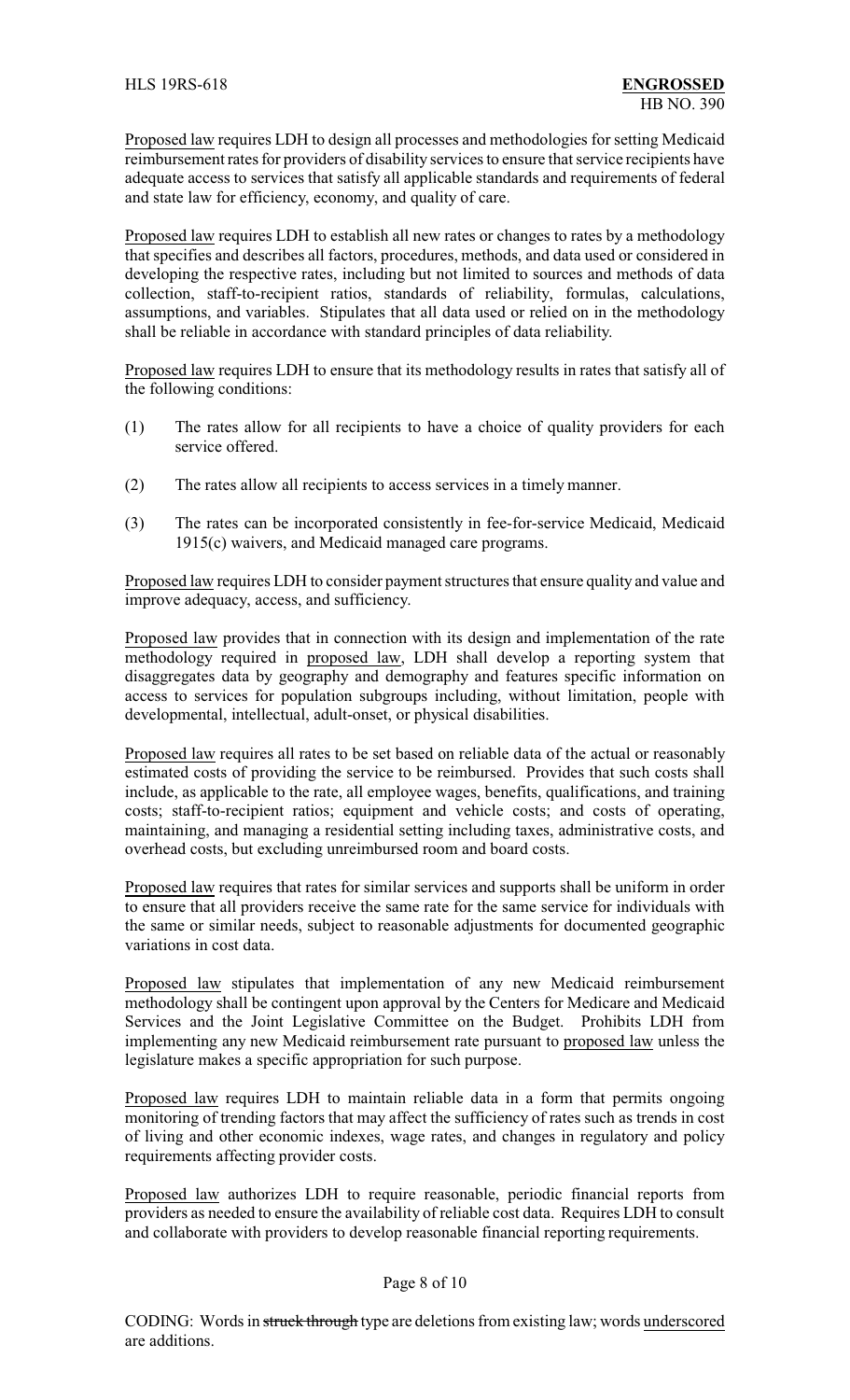Proposed law authorizes LDH to conduct annual reviews of all rates by service category and make a determination of the level of sufficiency of each rate based on a review of all pertinent data.

Proposed law requires LDH to provide a written report concerning disability service provider rates to the House Committee on Appropriations, the Senate Committee on Finance, and the legislative committees on health and welfare no later than 45 days prior to the convening of the 2020 R.S. Specifies content that the department shall include in the report.

(Adds R.S. 40:1250.1-1250.31)

### Summary of Amendments Adopted by House

The Committee Amendments Proposed by House Committee on Health and Welfare to the original bill:

- 1. Revise the short title of proposed law to provide that it shall be known as the "Disability Services Medicaid Reimbursement Rate Act".
- 2. Delete legislative finding from proposed law indicating that, historically, instabilities in provider networks and systems of services in various states resulted in decades of litigation in federal courts challenging reimbursement rates set by state Medicaid agencies for providers of disability services.
- 3. Delete proposed law providing that its intent is to supplement the requirements of Medicaid law applicable to reimbursement rates for services provided to persons with disabilities.
- 4. Delete provisions relative to construction of proposed law.
- 5. Replace all instances of "age-related disability" with "adult-onset disability".
- 6. Replace all instances of "direct support professional" with "direct service worker".
- 7. Replace all instances of "personal planning" with "person-centered planning".
- 8. Specify that certain services and reimbursement rates referred to in proposed law are Medicaid services and reimbursement rates.
- 9. Delete proposed law requiring the La. Department of Health (LDH) to consider innovative rate and payment structures designed to promote improvements in quality, adequacy, access, and sufficiency, and develop measures to assess the effectiveness of such rate and payment structures.
- 10. Revise proposed law relative to establishment of rate methodologies to require that LDH establish all new rates or changes to rates by a methodology that specifies and describes all factors, procedures, methods, and data used or considered in developing the respective rates.
- 11. Delete proposed law stipulating that no cost data that is more than two years old shall be deemed reliable.
- 12. Delete proposed law requiring LDH to ensure that its rates for disability services satisfy the following conditions:
	- (a) The rates allow services to be provided in the most integrated setting for recipients, consistent with the holdings of the Supreme Court in

#### Page 9 of 10